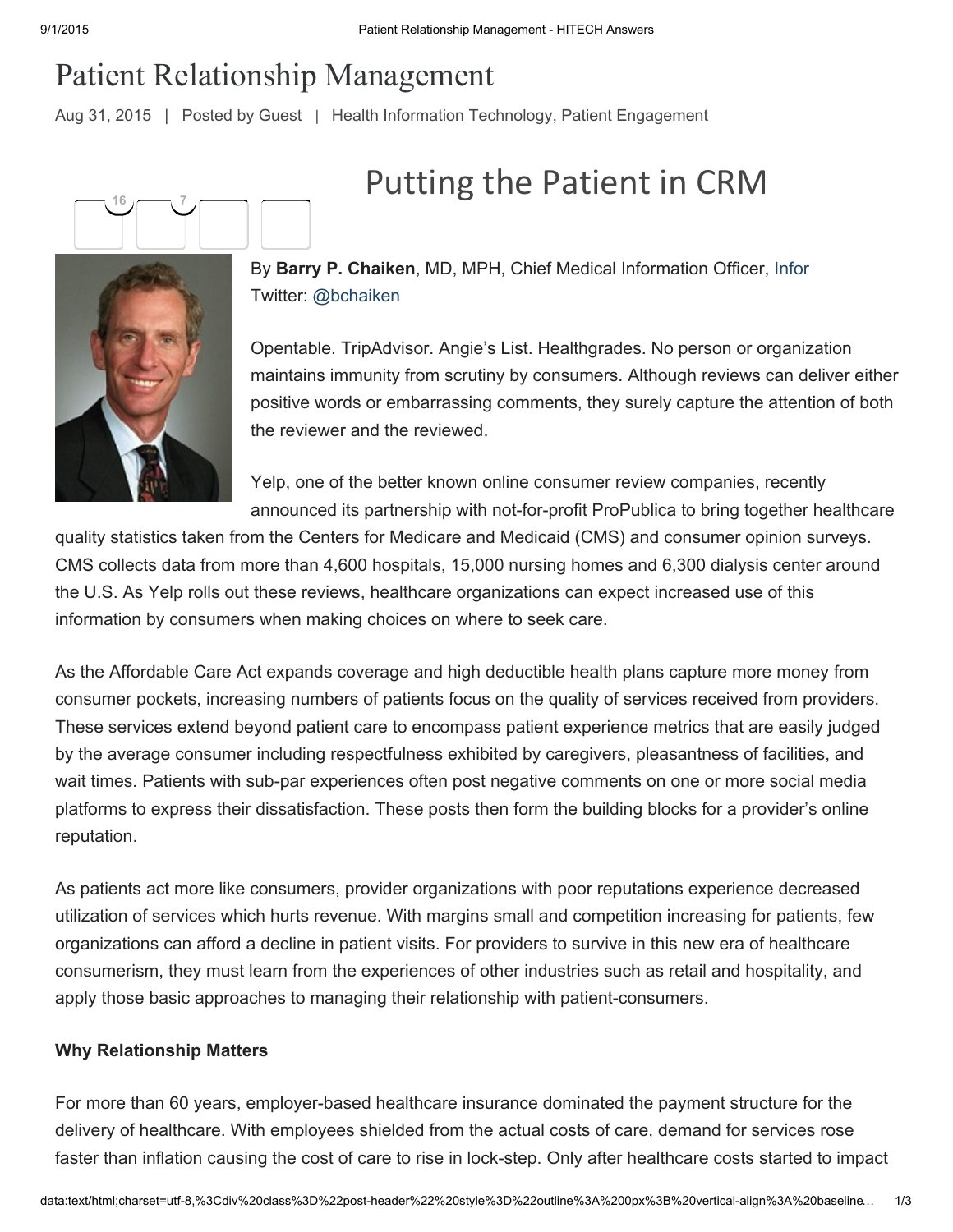the competitiveness of American businesses did employers begin to increasingly shift the cost burden of care from employers to employees.

The shifting cost burden is not the only major factor driving the importance of patient relationships. The disruption of the marketplace caused by the Affordable Care Act brought millions of additional patientconsumers into the marketplace. Provider organizations work to attract as many of these existing and new patient-consumers as possible to fill facilities and generate revenue. Providers now base their survival on making their connection to these patient-consumers "stick" the same way consumers exhibit loyalty to a particular restaurant, hair salon, or grocery store.

## Welcome to PRM

Patient Relationship Management (PRM) represents a healthcare version of customer relationship management (CRM). CRM facilitates the interaction with current and future customers by leveraging information technology. It helps organize, automate and coordinate sales activities, and supports marketing customer service and technical support efforts.

In addition, CRM often uses social media to build customer relationships. For example, many organizations employ Twitter, Facebook, and LinkedIn as a CRM tool to track and communicate with customers, and permit them to share their opinions and experiences with a company, products, and services.

As CRM is relatively new to healthcare providers, organizations must be careful in how they design their PRM programs. In addition, they must identify clear goals and objectives for their programs and understand the options available to them to respond to patient feedback.

Smartphones offer a powerful tool to interact with patients in a meaningful and timely manner. Using smartphone texting and Internet access capabilities allows organizations to effectively reach patients to gather patient responses. With smartphone use at over 90% in the U.S. it is truly an ubiquitous information technology device.

Linking a care delivery episode to a patient's perception of delivered services offers a view of how successfully an organization is satisfying the needs of patients. If the goal of a provider organization is to attract and retain patients, obtaining this PRM information allows organizations to continually monitor patient perceptions of care delivery and make adjustments as needed. In addition, PRM can immediately identify patient relationship problems (e.g., extended wait times or rude staff behavior) and allow a representative from the organization reach out to the patient to explore potential remediation.

Analysis of collected PRM data provides valuable information on what initiatives might provide enhanced patient-customer relationships. Dashboards generated from the data guide managers on the status of operations and potential problem areas.

## Solidifying Relationships